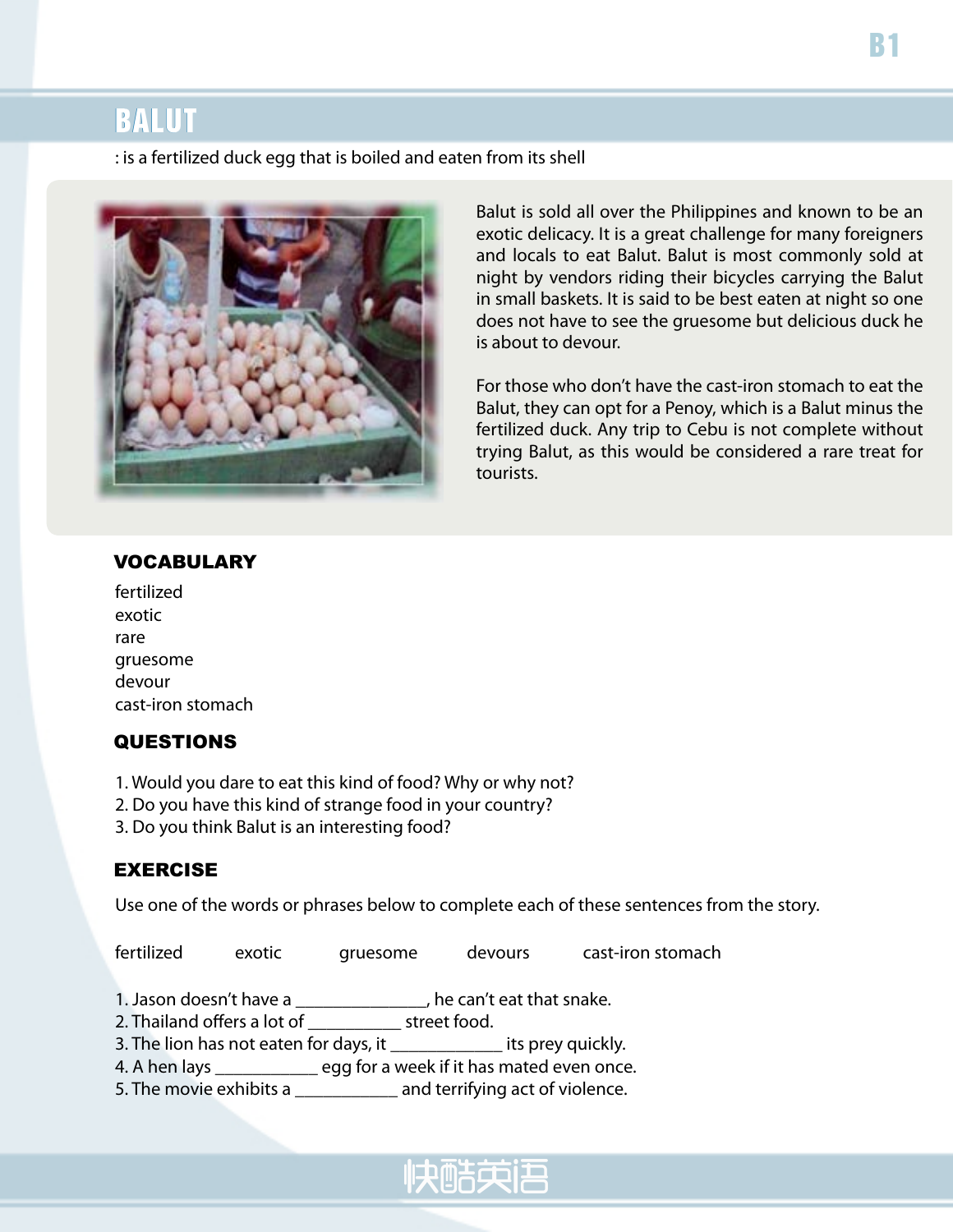# BARBECUE (LARSIAN)

: a barbecue strip with numerous stalls



VOCABULARY

Larsian is an open-air market showcasing an array (or choices) of barbecue for barbecue enthusiasts. Most often customers are local patrons who come to enjoy delicious and affordable chicken and pork barbecue. It is easy to find as it is located in the city center easily accessible by taxi or by jeepney (a local transport within Cebu).

Once you enter, vendors will try to lure you to their stalls by offering excellent customer service and discounts. The distinct smell of flavorful barbecue will surely make you hungry. Spoons, forks or chopsticks are not readily available here because diners enjoy eating with bare hands. However, if you want to stay clean, plastic gloves are provided to use for free.

| distinct    |
|-------------|
| enthusiasts |
| patrons     |
| lure        |
| bare        |

## **QUESTIONS**

- 1. Do you have this kind of place in your country?
- 2. Do you go to this kind of place when you eat out?
- 3. Do you like to eat barbecue? Why or why not?

#### EXERCISE

Use one of the words or phrases below to complete each of these sentences from the story.

Distinct enthusiasts patrons lure bare

1. The Aurora Borealis is a \_\_\_\_\_\_\_\_\_\_\_ phenomenon common in the Northern Hemisphere.

2. **\_\_\_\_\_\_\_\_\_\_\_** often visits this busy ice cream shop.

3. The dress was too short, it showed her \_\_\_\_\_\_\_\_\_\_\_\_\_\_ legs.

4. He is an \_\_\_\_\_\_\_\_\_\_\_\_\_\_\_ for rap music.

5. Low prices \_\_\_\_\_\_\_\_\_\_ shoppers.

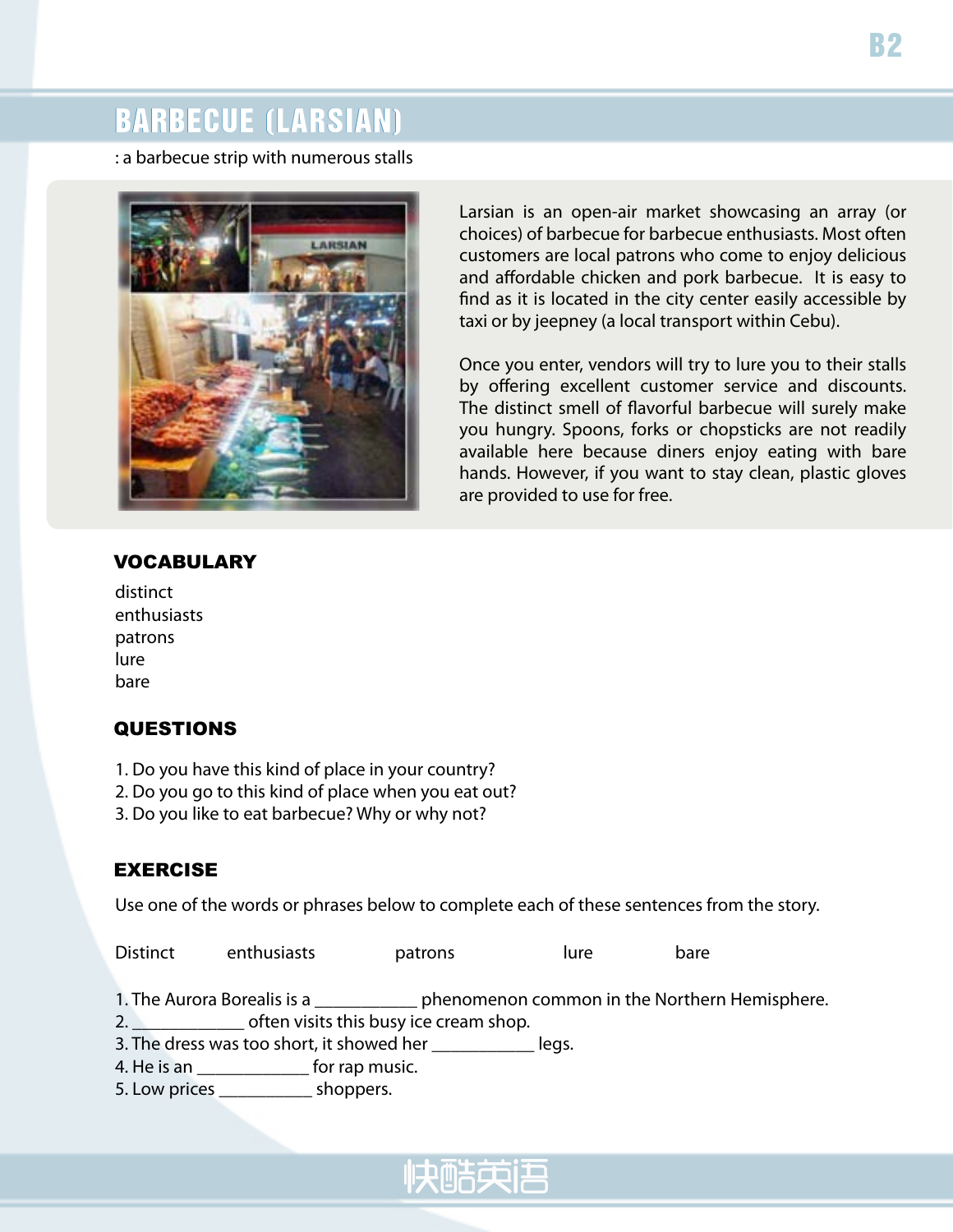# HANGING RICE

: rice, wrapped in coconut leaves and steamed to perfection



Puso (hanging rice) is rice that is steamed and woven in coconut leaves. And because it is designed this way, it is easy to carry and a great convenience for travelers who have to eat on the road. To eat puso, all one has to do is cut the leaves open to expose the delicious rice and start eating away. Puso is available in restaurants that serve local dishes, likewise in street stalls that serve street foods. Puso is commonly eaten with deep fried chicken, spring rolls, barbeque and pork dumplings (siomai).

#### VOCABULARY

| steamed     |
|-------------|
| wove        |
| tricky      |
| convenience |
| expose      |

## QUESTIONS

- 1. Describe your favorite food.
- 2. What is the most unusual food you've ever eaten? Did it taste good or bad?
- 3. Do you like finger foods?

#### EXERCISE

Use one of the words or phrases below to complete each of these sentences from the story.

steamed wove tricky convenience expose

- 1. The interview questions were \_\_\_\_\_\_\_\_\_\_\_, she had difficulty answering them.
- 2. Her friends encourage her to \_\_\_\_\_\_\_\_\_\_\_ her secret.
- 3. We bought freshly \_\_\_\_\_\_\_\_\_\_\_\_ dumplings for breakfast.
- 4. She \_\_\_\_\_\_\_\_\_\_\_\_\_\_\_\_\_\_ cloth on her loom.
- 5. She went to the \_\_\_\_\_\_\_\_\_\_\_\_\_\_\_\_\_\_\_\_\_ store to buy some toiletries.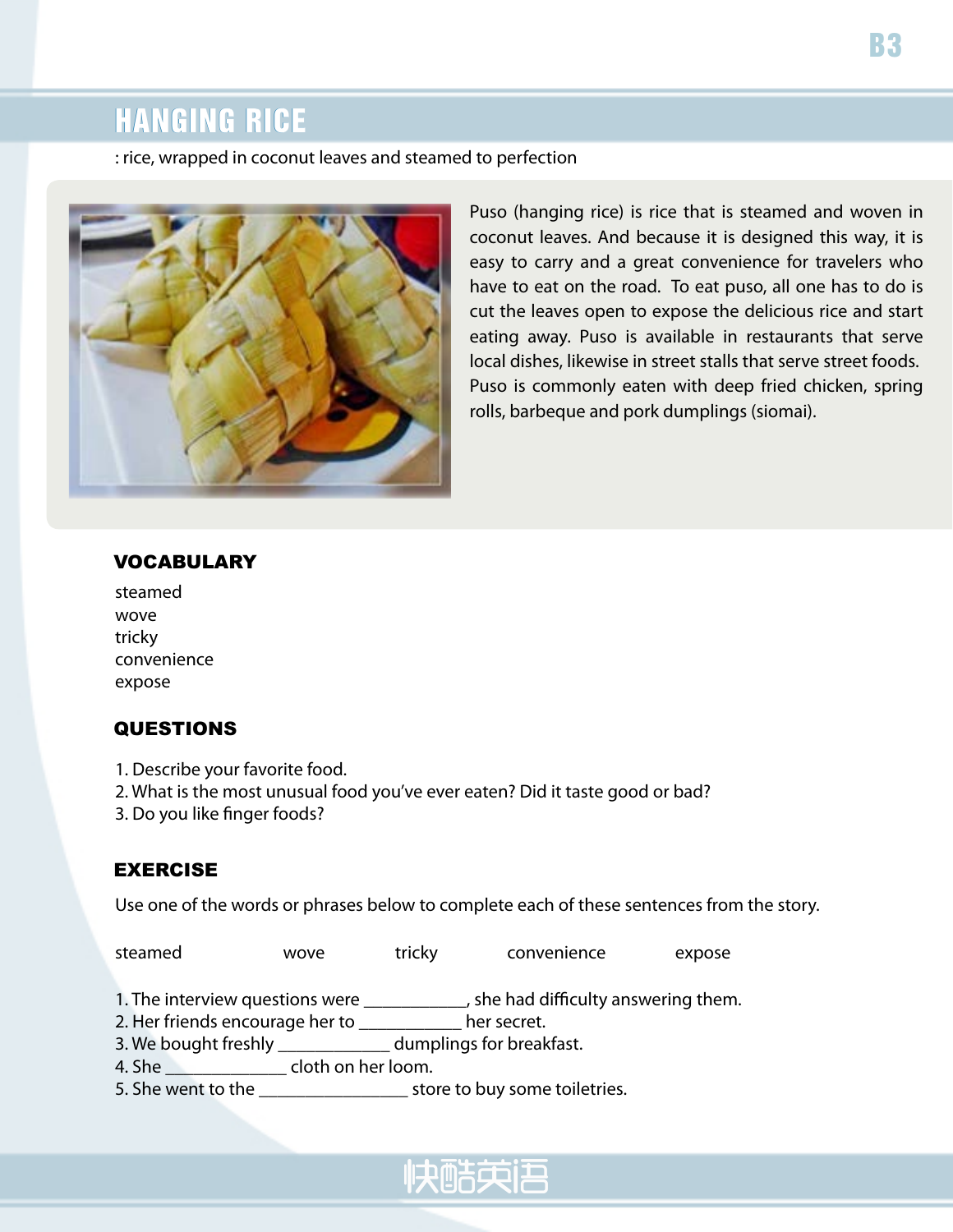## JOLLIBEE

: is a Philippine multinational chain of fast-food restaurants headquartered in Pasig City, Philippines



Jollibee is McDonald's competitor and greatest rival and is a great fast food alternative. This fast food restaurant is known for its fried chicken that is called "Chicken Joy" which is its trademark item. Jollibee's also serves many other tasty dishes that have the unbeatable and traditional Filipino signature taste, which is a combination of spicy, salty and a little bit sweet and are sure to make you crave this food. This Filipino style restaurant is craved by young and old alike. Jollibee has many branches nationwide and it has also open branches across the globe. A notable event was the opening of a brand new branch in Canada.

#### VOCABULARY

| unbeatable |
|------------|
| rival      |
| notable    |
| trademark  |
| crave      |

## QUESTIONS

- 1. What is the most famous fast-food restaurant in your country?
- 2. Do you like to eat in a fast-food restaurant?
- 3. What is your opinion of fast-food restaurants?

## EXERCISE

Use one of the words or phrases below to complete each of these sentences from the story.

unbeatable rival notable trademark craves

1. The country's national team is \_\_\_\_\_\_\_\_\_\_ in soccer.

2. Hayao Miyazaki is **the studie of the ing a masterful storyteller and maker of anime feature** films.

3. Samsung is Apple's biggest and top

4. Anna \_\_\_\_\_\_\_\_\_ for some chicken teriyaki.

5. Krispy Kreme is famous for its \_\_\_\_\_\_\_\_ honey-glazed doughnuts.